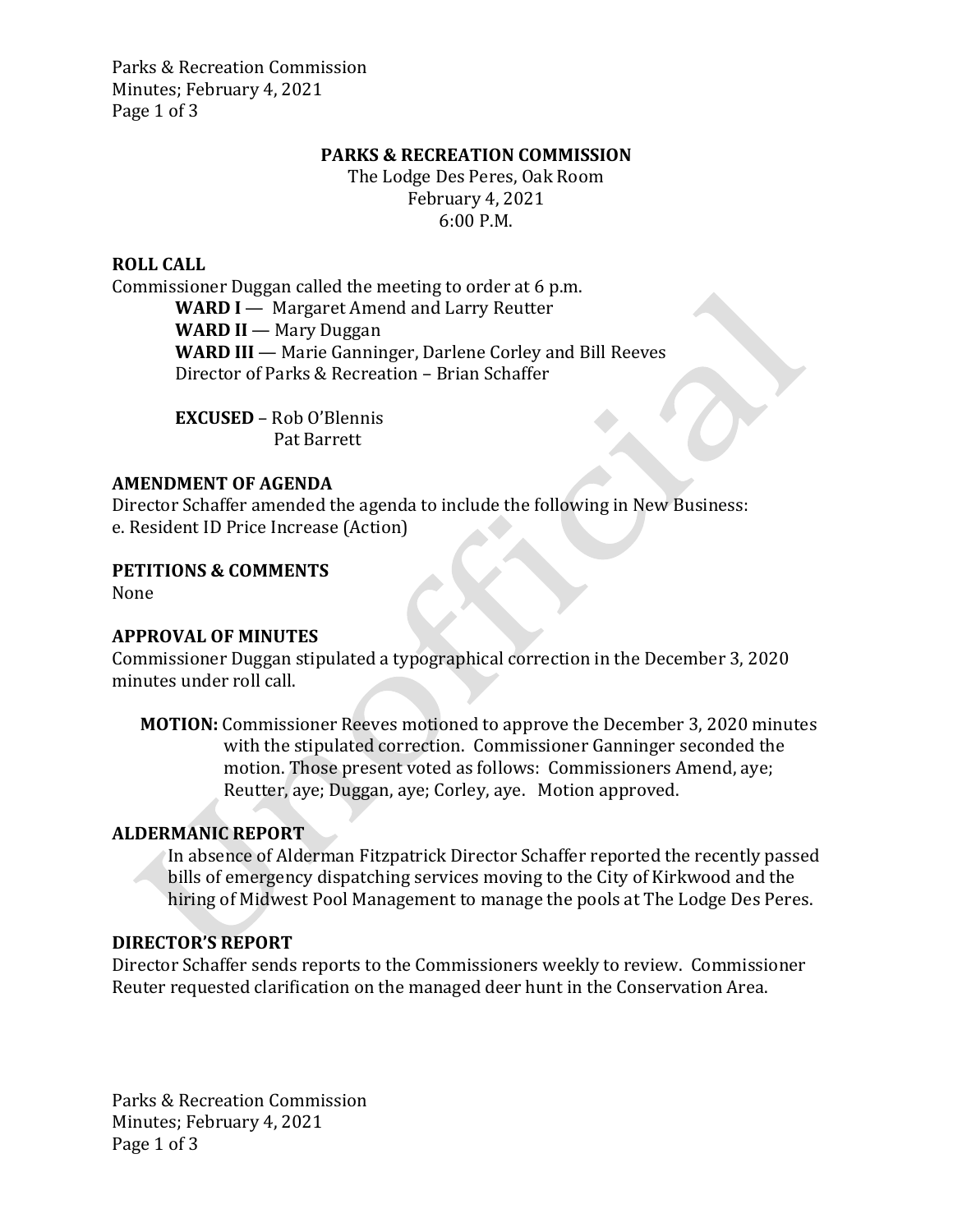Parks & Recreation Commission Minutes; February 4, 2021 Page 2 of 3

## **OLD BUSINESS**

a) 2020 Budget, Membership & Attendance Review

The commission was presented with a preliminary review of the Park Fund budget and a review of the membership & attendance figures for 2020.

#### **NEW BUSINESS**

a) Outsourcing Pool Management Services

Reviewed the details relating to hiring Midwest Pool Management to manage the pools at The Lodge Des Peres.

b) 2021 Aquatic Schedule

Reviewed the schedule for open swims at the indoor and outdoor pools at The Lodge Des Peres which includes reduced indoor open swim times.

c) Memorial Tree/Bench Pricing (Action)

Staff is proposing an increase to the fees for Memorial Trees from \$225 to \$350 and Memorial Benches from \$1,850 to \$2,500 due to the rising costs of trees, benches, materials, and delivery costs. We are also proposing limiting the warranty of the tree to 1 year and a 5 year warranty on the plaque instead of the unlimited warranty that we currently have. Any tree that needs to be replaced after the warranty would be charged the price of the tree (typically \$150). After discussion, a motion was unanimously approved to increase the Memorial Tree price to \$350/tree and change the warranty for new trees to 1 year and a 5 year warranty on plaques. After the warranty dead trees will be replaced for the actual cost of the tree. The Memorial Bench price will increase to \$2,500. Due to space limitations, benches in Des Peres Park will increase to \$3,000.

- **MOTION:** Commissioner Duggan motioned to approve the changes to the Memorial Tree and Bench pricing, as well as the Memorial Tree warranty.Commissioner Corley seconded the motion. Those present voted as follows: Commissioners Amend, aye; Reutter, aye; Reeves, aye, Ganninger, aye. Motion approved.
	- d) Non-Resident Corporate Memberships for Country/Social Club Members (Action)

Reviewed a request from Greenbriar Country Club to offer discounted Lodge memberships to their club members. The Lodge offers special membership rates to employees of businesses that are located in the City of Des Peres or for businesses located outside of the city limits that wish to join as a group. We currently do not

Parks & Recreation Commission Minutes; February 4, 2021 Page 2 of 3